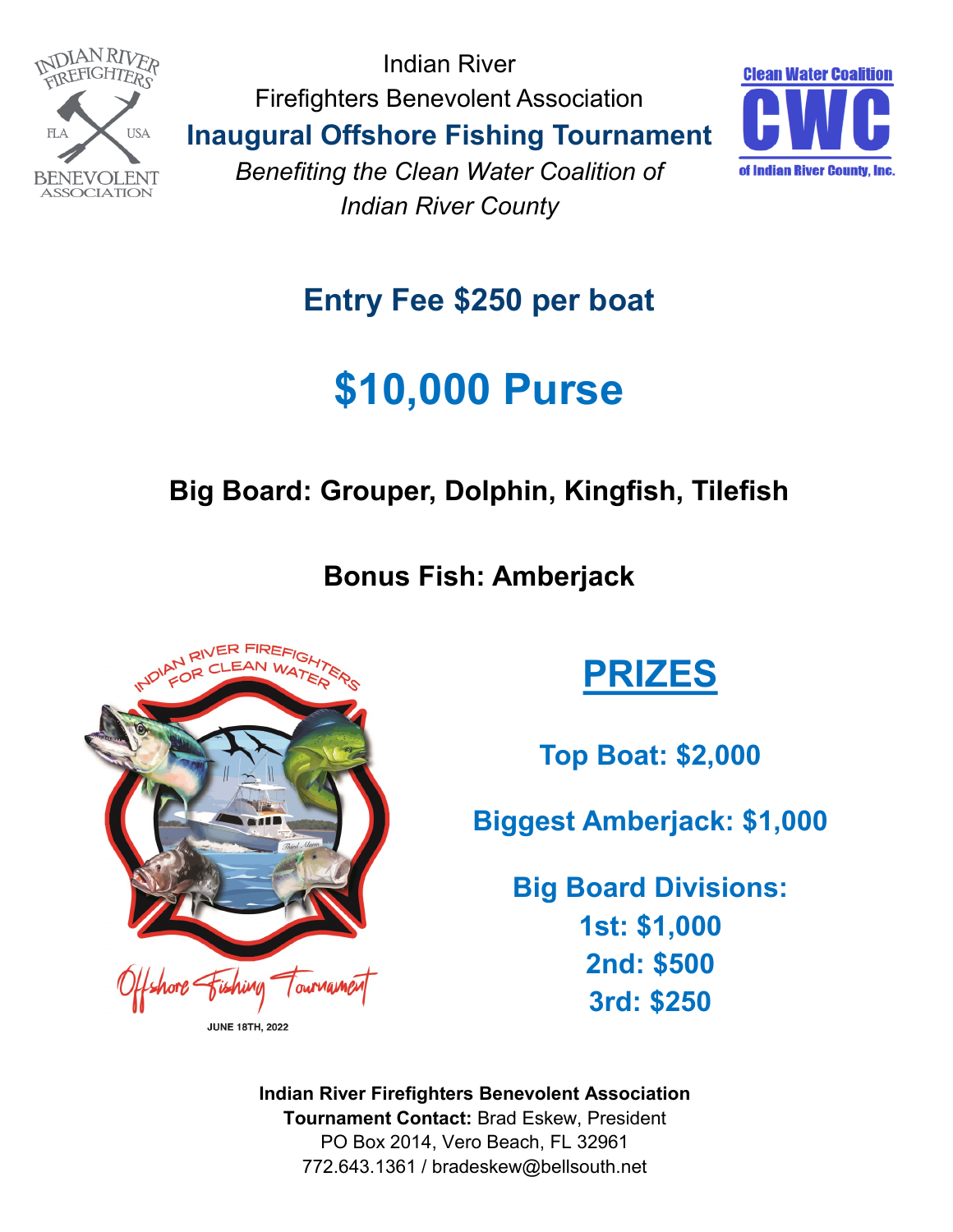

Indian River Firefighters Benevolent Association



**Inaugural Offshore Fishing Tournament** 

*Benefiting the Clean Water Coalition of Indian River County*

**Friday, June 17, 2022** Captain's Meeting at 5:30 PM **Saturday, June 18, 2022** Lines In at 6:00 AM / Weigh In from 2:00—5:00 PM

#### *Hosted by Sebastian Saltwater Marina and Restaurant*

The Indian River Firefighters Benevolent Association is a non-profit 501 [c] 3 charity organization established in 2012 with the objective to support the health, safety and welfare of Indian River Firefighting Community. The benevolent provides financial, physical and emotional assistance to over 250 members and their families in times of need. In collaboration with the Clean Water Coalition of Indian River County, we have put together an amazing offshore fishing tournament hosted by Sebastian Saltwater Marina and Restaurant.

Your sponsorship, raffle items and In-Kind donations for gift bags, are an excellent opportunity to help bring awareness to the "Firefighters for Clean Water" campaign that your local firefighter/paramedics are launching this year. The Indian River Lagoon is considered one of the most diverse estuaries in North America. Roughly 156 miles of mangrove covered shorelines comprised of three main bodies of water: The Banana River, The Indian River and The Mosquito Lagoon. The lagoon has been called "the cradle of the ocean, " acting as a refuge for countless species of fish, birds and plants. Home to dolphins, manatees and turtles. It serves as a spawning and nursery ground for many of fish species found just offshore Florida's coast. The lagoon is a key driver to the wealth and health of Florida's economy. Generating \$7.7 billion annually by providing jobs, housing, tourism, industry and recreation. Unfortunately, the lagoon like most of Florida's estuaries are in a real crisis. Marine life and sea grass have been decimated by a chain reaction started from fertilizer run-off and waste water redistribution. Now, most of our estuaries have been seeing a massive die-off of fish, sea turtles, manatees and dolphins. You might ask, how can you help restore and save one of the most biodiverse estuaries in the Northern Hemisphere?

The Clean Water Coalition is a local 501 [c] 3 that is helping lead the fight in restoring the waters of Indian River County. Established in 2018 with a mission "To the protection and restoration of our waters through advocacy, education, conservation and restoration." The Clean Water Coalition is currently pursing the following main initiatives: Lagoon Restoration, Restrictions on applications of fertilizer, Safe biosolids disposal, Improved methods of waste water collection, Vessel discharge protection, Clean and secure portable water supply.

It is an honor to partner with the Clean Water Coalition in this battle to "Save the Lagoon." Please show your support for our waterways by coming out and enjoying an afternoon listening to live music and hopefully seeing some big fish being weighed-in.

> **Indian River Firefighters Benevolent Association Tournament Contact:** Brad Eskew, President PO Box 2014, Vero Beach, FL 32961 772.643.1361 / bradeskew@bellsouth.net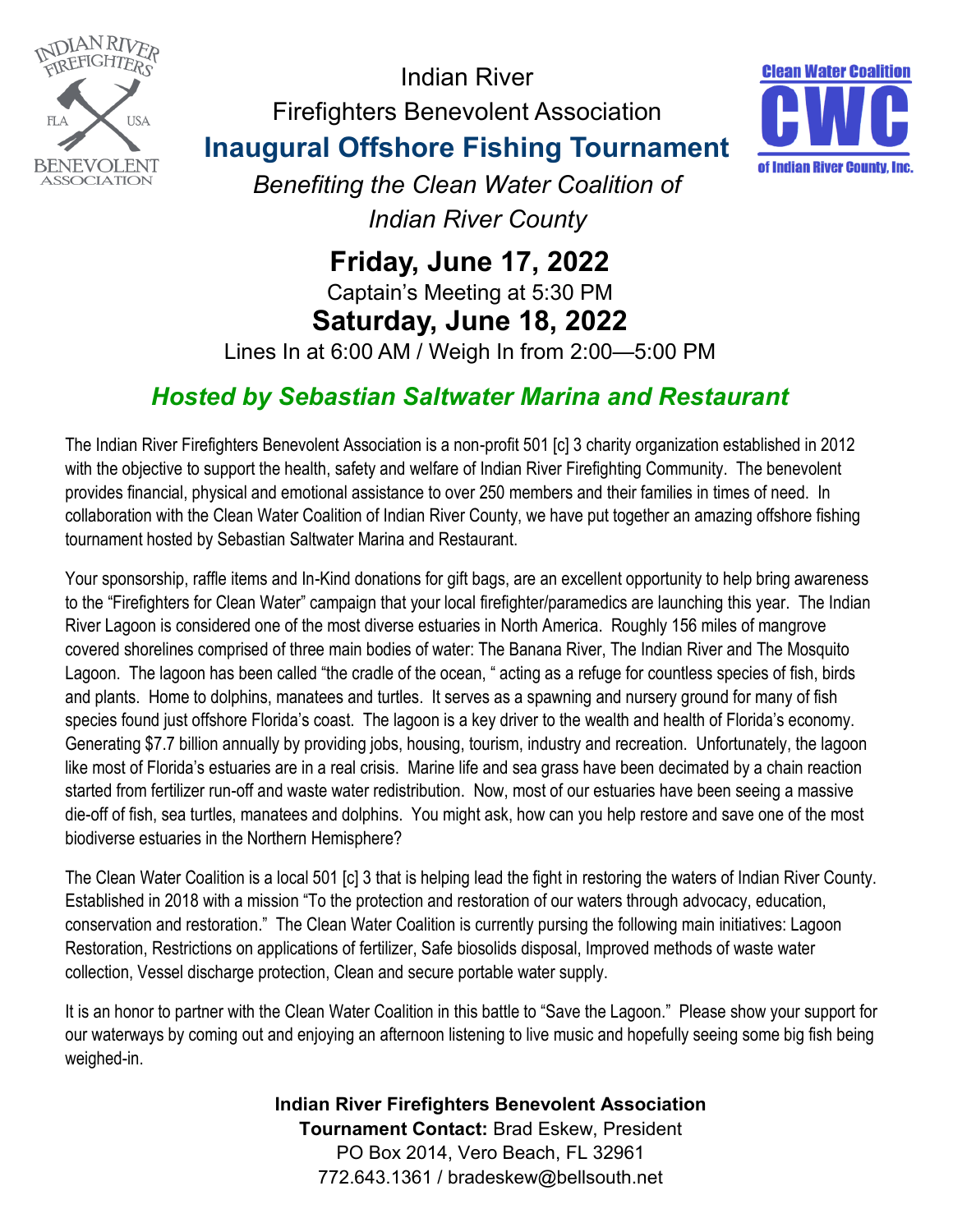

## **Sponsorship Opportunities**

#### *Please check selection*



#### **□ Chief Sponsor — \$7,500**

Name/Logo on Welcome Banner, Scoreboard, T-shirts, Captains Buckets Name/Logo on all Event Publications & website;

6 Top Table including food and beverage at Captains Meeting & Weigh-In with recognition

**4 Boat Entry, 6 Tournament T-Shirts, 2 Yeti Loadout Buckets**

#### **□ Captain's Sponsor — \$5,000**

Name/Logo on Sponsor Banner, Event Publications & T-Shirts 4 Top Table including food and beverage at Captains Meeting & Weigh-In **3 Boat Entry, 4 Tournament T-Shirts, 2 Yeti Loadout Buckets**

#### **□ Bucket Brigade Sponsor — \$3,000**

Name/Logo on Sponsor Banner, Event Publications & T-Shirts Name/Logo on Yeti Bucket Loadouts.

**2 Boat Entry, 4 Tournament T-Shirts, 2 Yeti Loadout Buckets**

#### **□ Lieutenant Prize Sponsor — \$2,500**

Name/Logo on Sponsor Banner & Event Publications **2 Boat Entry, 4 Tournament T-Shirts, 2 Yeti Loadout Buckets**

### **□ 1st Alarm Artist Sponsor — \$1,500**

Name/Logo on Sponsor Banner & Event Publications **1 Boat Entry, 2 Tournament T-Shirts, Yeti Loadout Bucket**

#### **□ Jr. Angler Scholarship Sponsor — \$1,000**

Awarded to Jr. Angler under the age of 14 with the heaviest Weigh-In off the Big Board fish categories.

#### **□ Firefighter Sponsor — \$500**

Name/Logo on Sponsor Banner

**2 Tournament T-Shirts**



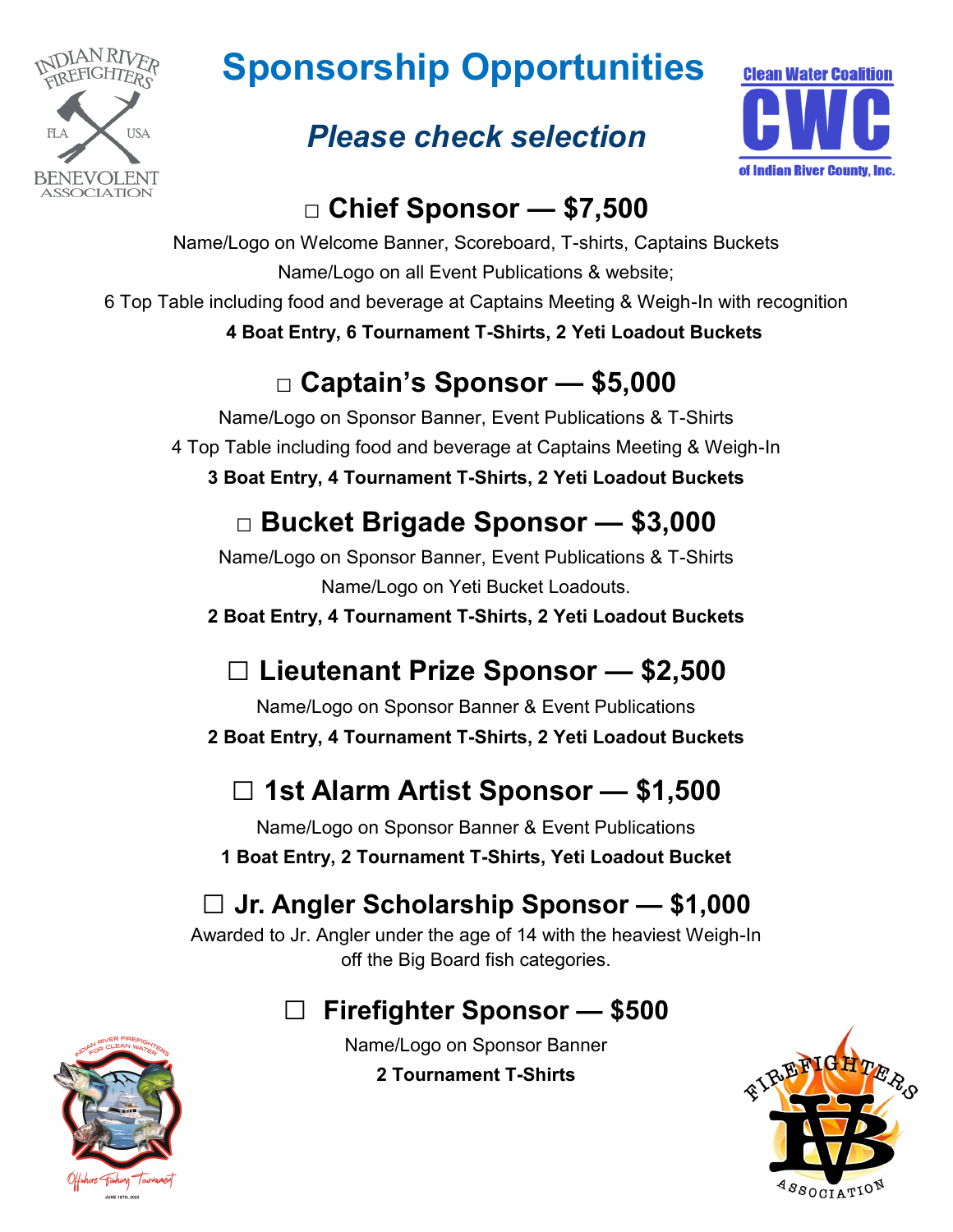

### **SPONSORSHIP REGISTRATION**



#### **Sponsorships that include Boat Entry, please complete Boat Entry Registration Form.**

|                                                                                                                                                               | <b>SPONSORSHIP LEVEL</b> |                      |
|---------------------------------------------------------------------------------------------------------------------------------------------------------------|--------------------------|----------------------|
|                                                                                                                                                               |                          |                      |
|                                                                                                                                                               |                          |                      |
| Please indicate the number of shirts you need in each size based on your<br>sponsorship level. Additional shirts will be available for purchase at the event. |                          |                      |
| Mens S ______ M ______ L ______ XL ______ XXL ______ XXXL ______                                                                                              |                          |                      |
| Womens S ______ M ______ L ______ XL ______ XXL ______ XXXL ______                                                                                            |                          |                      |
| Kids S ______ M _______ L ______ XL _______                                                                                                                   |                          |                      |
| <b>Please fill out this section completely!</b>                                                                                                               |                          |                      |
| Name: ____________________________                                                                                                                            |                          |                      |
| <b>PAYMENT METHOD</b>                                                                                                                                         |                          | TOTAL SPONSORSHIP \$ |
| □ CHECK PAYABLE TO: Indian River Firefighters Benevolent Association, PO Box 2014, Vero Beach, FL 32961                                                       |                          |                      |
| □ CREDIT CARD: Exp. Date: _______________ Security Code: ________ Zip Code: _______________________                                                           |                          |                      |
|                                                                                                                                                               |                          |                      |
| □ BY PHONE WITH A CREDIT CARD: 772-643-1361                                                                                                                   |                          |                      |
| Form must be mailed or emailed to the Indian River Firefighters Benevolent Association                                                                        |                          |                      |

501 [c] 3 Letter of Determination available upon request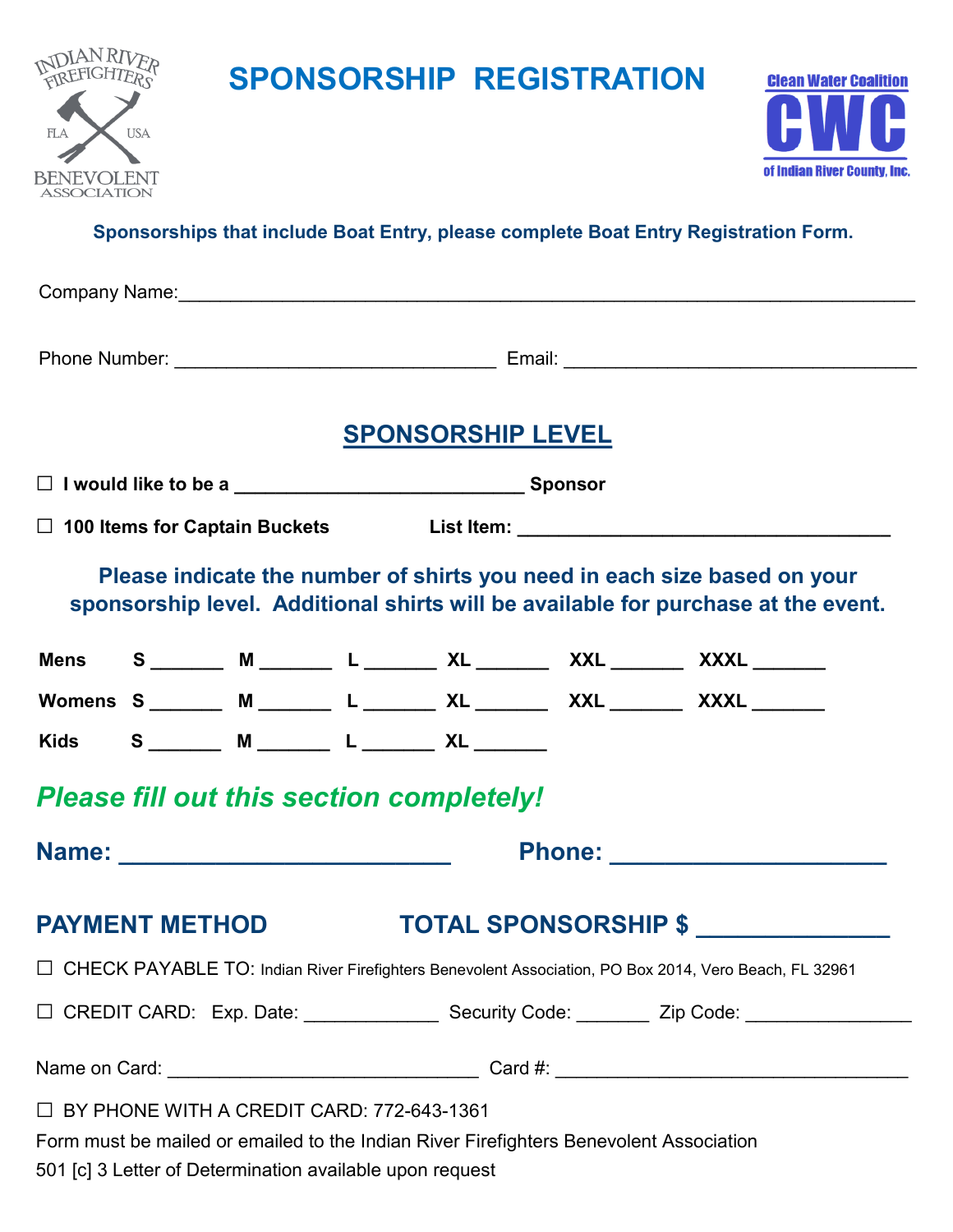

Indian River Firefighters Benevolent Association

**Inaugural Offshore Fishing Tournament** 

**Friday, June 17, 2022** Captain's Meeting at 5:30 PM **Saturday, June 18, 2022**



Lines In at 6:00 AM / Weigh In from 2:00—5:00 PM

#### **INDIVIDUAL BOAT ENTRY REGISTRATION**

#### **Entry Fee \$250 per boat**

#### *Please fill out this section completely!*

*Payment must accompany this form to Reserve your spot!* 

|                                                                                                            | Boat Name: _________________ |  |
|------------------------------------------------------------------------------------------------------------|------------------------------|--|
|                                                                                                            |                              |  |
| □ I'm unable to attend but I'd like to donate. \$                                                          |                              |  |
|                                                                                                            | TOTAL TO BE CHARGED \$       |  |
| □ CHECK PAYABLE TO: Indian River Firefighters Benevolent Association, PO Box 2014, Vero Beach,<br>FL 32961 |                              |  |
| □ CREDIT CARD: Exp. Date: ________________ Security Code: ________ Zip Code: ________________              |                              |  |
|                                                                                                            |                              |  |
| $\Box$ BY PHONE WITH A CREDIT CARD: 772-643-1361                                                           |                              |  |

Form must be mailed or emailed to the Indian River Firefighters Benevolent Association:



**Indian River Firefighters Benevolent Association Tournament Contact:** Brad Eskew, President PO Box 2014, Vero Beach, FL 32961 772.643.1361 / bradeskew@bellsouth.net